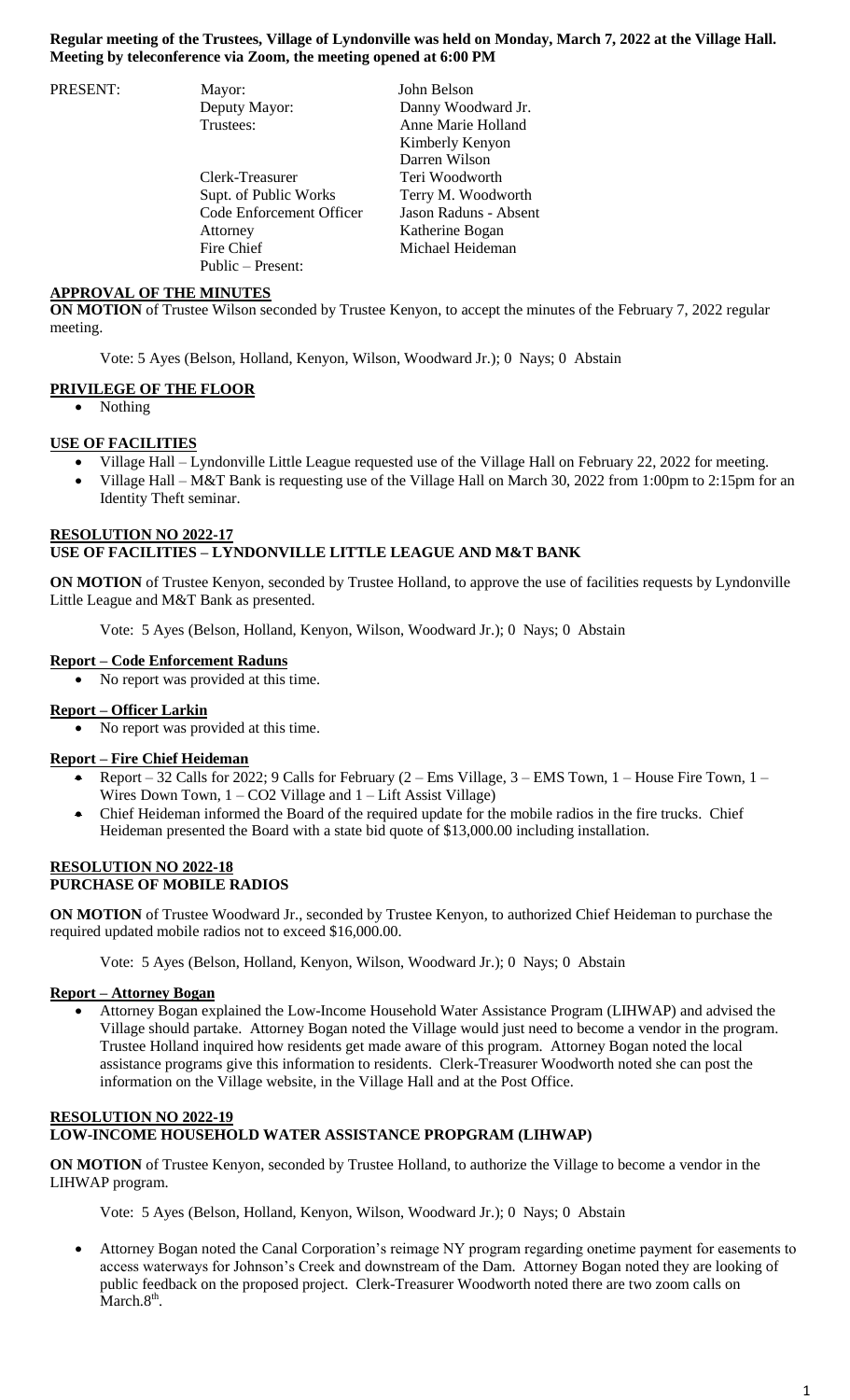## **Regular meeting of the Trustees, Village of Lyndonville was held on Monday, March 7, 2022 at the Village Hall. Meeting by teleconference via Zoom, the meeting opened at 6:00 PM**

## **Report – Clerk-Treasurer Woodworth**

- Clerk-Treasurer Woodworth informed the Board that New York State Homes and Community Renewal approved the requested budget amendment.
- Clerk-Treasurer Woodworth informed the Board the Village Planning Board approved the site plan review for the 246 West Avenue cell tower modifications.
- Clerk-Treasurer Woodworth informed the Board we won't be able to apply for the records retention grant due to the grant stipulations and the timeline. Clerk-Treasurer Woodworth noted they will look to apply for that next year and that the Fire Department could apply as well for possibly up to \$75,000.00.
- Clerk-Treasurer Woodworth presented the Board with the budget to actual report as of February 28, 2022.
- Clerk-Treasurer Woodworth present the Board with the following budget transfers:

| <b>General Fund</b>   |                                         |                 |                 |  |
|-----------------------|-----------------------------------------|-----------------|-----------------|--|
| <b>Account Number</b> | <b>Account Description</b>              | <b>Increase</b> | <b>Decrease</b> |  |
| A0-1440-004           | Engineer                                | \$14,057.06     |                 |  |
| A0-1990-004           | <b>Contingent Fund</b>                  |                 | \$14,057.06     |  |
| A0-5110-001           | Maintenance of Roads. Personal Services | \$14,228.92     |                 |  |
| A0-5110-002           | Maintenance of Roads. Equipment         |                 | \$14,228.92     |  |
| A0-8030-004           | Research - NYMS-TA Grant                | \$4,260.00      |                 |  |
| A0-1990-004           | <b>Contingent Fund</b>                  |                 | \$4,260.00      |  |
|                       |                                         |                 |                 |  |
| <b>Water Fund</b>     |                                         |                 |                 |  |

| <b>Account Number</b> | <b>Account Description</b>                      | <b>Increase</b> | <b>Decrease</b> |  |
|-----------------------|-------------------------------------------------|-----------------|-----------------|--|
| F0-8340-011           | Water Transm & Distrib. Personal Services - TOY | \$2,054.14      |                 |  |
| F0-8340-001           | Water Transm & Distrib. Persoanl Services - VOL |                 | \$2,054.14      |  |
| F0-9710-06M           | Bond.Principal:Main St Line (91-09)             | \$9,100.00      |                 |  |
| F0-9710-07M           | Bond.Interest: Main St Line (91-09)             |                 | \$9,100.00      |  |

| Sewer Fund            |                                         |            |                 |  |
|-----------------------|-----------------------------------------|------------|-----------------|--|
| <b>Account Number</b> | <b>Account Description</b>              | Increase   | <b>Decrease</b> |  |
| G0-1440-004           | Engineer                                | \$5,002.00 |                 |  |
| G0-8130-004           | Sewage Treatment & Disposal.Contractual |            | \$5,002.00      |  |
| G0-8110-004           | Sewer Admin.Contractual                 | \$9,024.57 |                 |  |
| G0-8130-004           | Sewage Treatment & Disposal.Contractual |            | \$9,024.57      |  |

### **RESOLUTION NO 2022-20 BUDGET TRANSFERS**

Г

**ON MOTION** of Trustee Wilson, seconded by Trustee Kenyon, to approve the budget transfers as presented.

Vote: 5 Ayes (Belson, Holland, Kenyon, Wilson, Woodward Jr.); 0 Nays; 0 Abstain

- Clerk-Treasurer Woodworth requested a special meeting on March 28, 2022 at 2:30pm to the tentative budget presentation.
- Vouchers Abstract A9-1 A10 #15931 #16023 to be paid for 2021-2022

| General            | \$23,567.79 |
|--------------------|-------------|
| Water              | \$44,643.25 |
| Sewer              | 4.867.61    |
| <b>Grand Total</b> | \$73,078.65 |

### **RESOLUTION NO 2022-21 VOUCHERS TO BE PAID FOR ABSTRACTS A9-1 – A10**

**ON MOTION** of Trustee Holland, seconded by Trustee Wilson, to have Clerk-Treasurer Woodworth pay Abstracts A9-1  $- A10 \# 15931 - #16023.$ 

Vote: 5 Ayes (Belson, Holland, Kenyon, Wilson, Woodward Jr.); 0 Nays; 0 Abstain

## **Report – Superintendent Woodworth**

- Superintendent Woodworth informed the Board that when the Waste Water Treatment Plant is online with the disinfection the plant will go from a classification of a one to a two. Superintendent Woodworth noted he is a licensed class two operator however Assistant Superintendent Freeman is not. Superintendent Woodworth spoke with NY Rural Water, NYWIA, DEC, regarding the class 2 license which requires a year in plant experience before you can obtain a class 2 license. Superintendent Woodworth has spoken to the Village of Albion as they are a class 4 and they are going to work with us to get Assistant Superintendent Freeman some training to be able to obtain the class 2 license.
- Mayor Belson thanked for the great job cleaning up the snow.

## **Report – Trustee Kenyon**

Nothing

٦